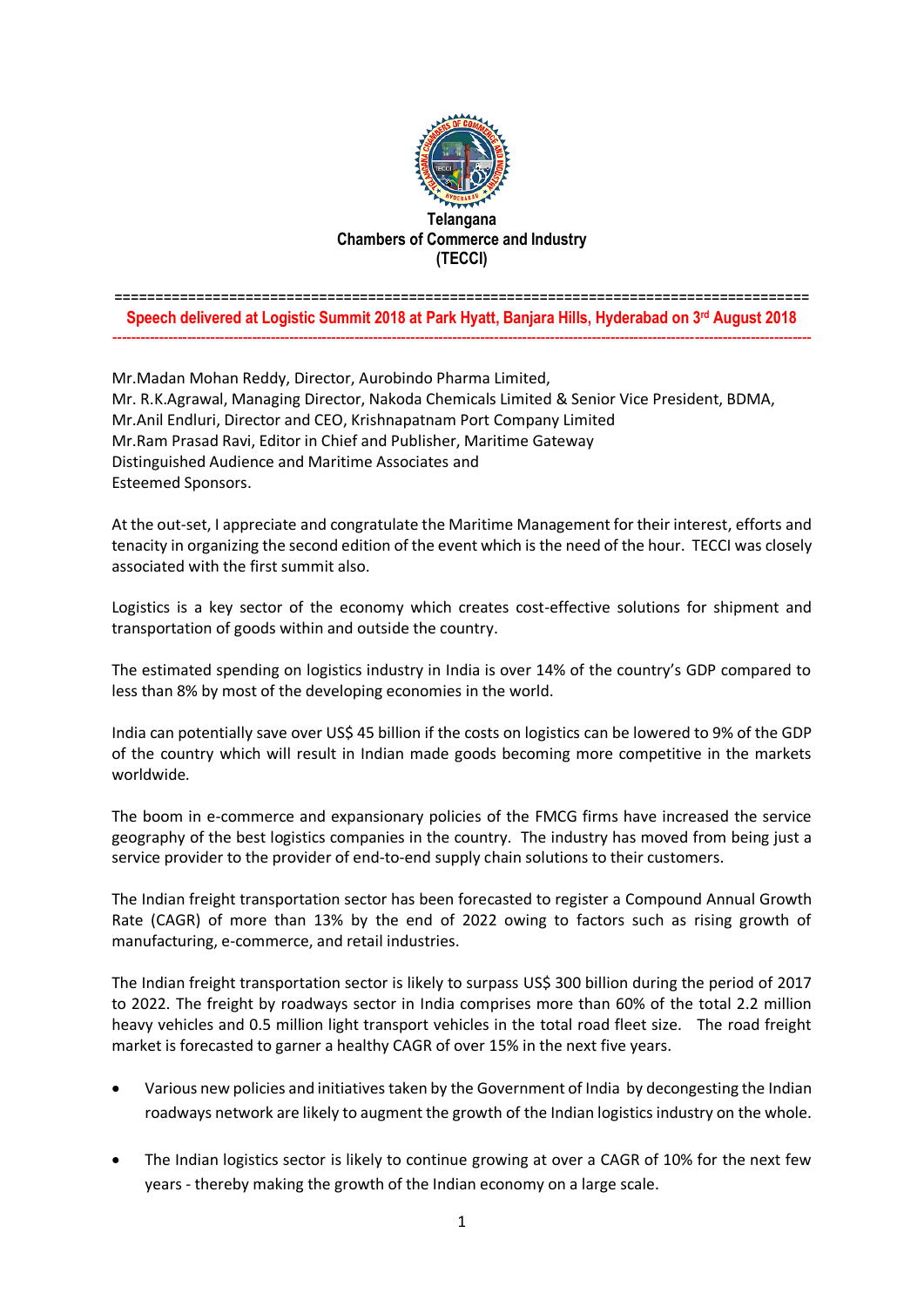- The major reforms of introducing GST, roll out of E-Way bill and granting infrastructure status by the Government of India started yielding the expected results.These changes are likely to reduce the cost of logistics in the country which currently stands around 13 to 14% of GDP which is significantly higher than countries such as the USA at 9.5% and Germany at 8%. The Government has already designed its program to bring down the logistics cost to around 10% of GDP.
- Inclusion of the sector in the Harmonised Master List of Infrastructure sub sector will be helpful in facilitating the credit flow into the sector.
- The decision of the Government of India for the creation of a new logistics division in the Department of Commerce is a timely step in the right direction. The intension is to develop and coordinate with the integrated development of the industry, improvement in existing procedures, identification of bottlenecks, gaps and introduction of technology-based interventions in this sector. It is interesting to note that improving logistics sector has huge implication on exports and it is estimated that a 10 per cent decrease in indirect logistics cost can increase 5 to 8 per cent of exports.
	- Coming to current scenario, Logistics sector in India is currently valued at US\$ 110 billion and can be expected to touch US\$ 200 billion by 2020.
	- The sector is currently growing at 15 per cent per annum and is expected to double its growth rate over the next seven years. Growth expected in the Indian consumer market is one of major factors for promising forecast for the logistics sector.
	- Currently, a considerable amount of journey time, is spent at check posts and city entry points which adds to the cost of transporting goods and forces companies to maintain buffer inventories.
	- Manufacturers of non-bulk goods spend about 5 to 8% of sales on logistics. The proposed GST will save warehousing costs of 1 to 1.5% of sales in 3 to 4 years. Eliminating check-post delays will yield additional savings of 0.4 to 0.8% which shows a saving of 1.5 to 2% of sales.
	- The Government of India is planning for developing Logistic Hubs using 350 ring roads; development of 2,000 ports along 14,000 km of coastal area and introduction of e-tolling across 360 toll plazas and expediting the development of roads and highways across the country. "The number of stressed projects have been drastically brought down from 384 projects to 41 projects worth Rs 3.80 lakh crore in May 2014.
	- Financial Year 2015-16 has been historic for the Port sector in the country,with 94 MTPA capacity added through 34 capital investment projects which is the highest in major ports history.
	- The road ministry has shortlisted 15 locations with the highest freight movement for the development of multimodal logistics parks worth Rs.32,853 crore. Telangana is one of the locations.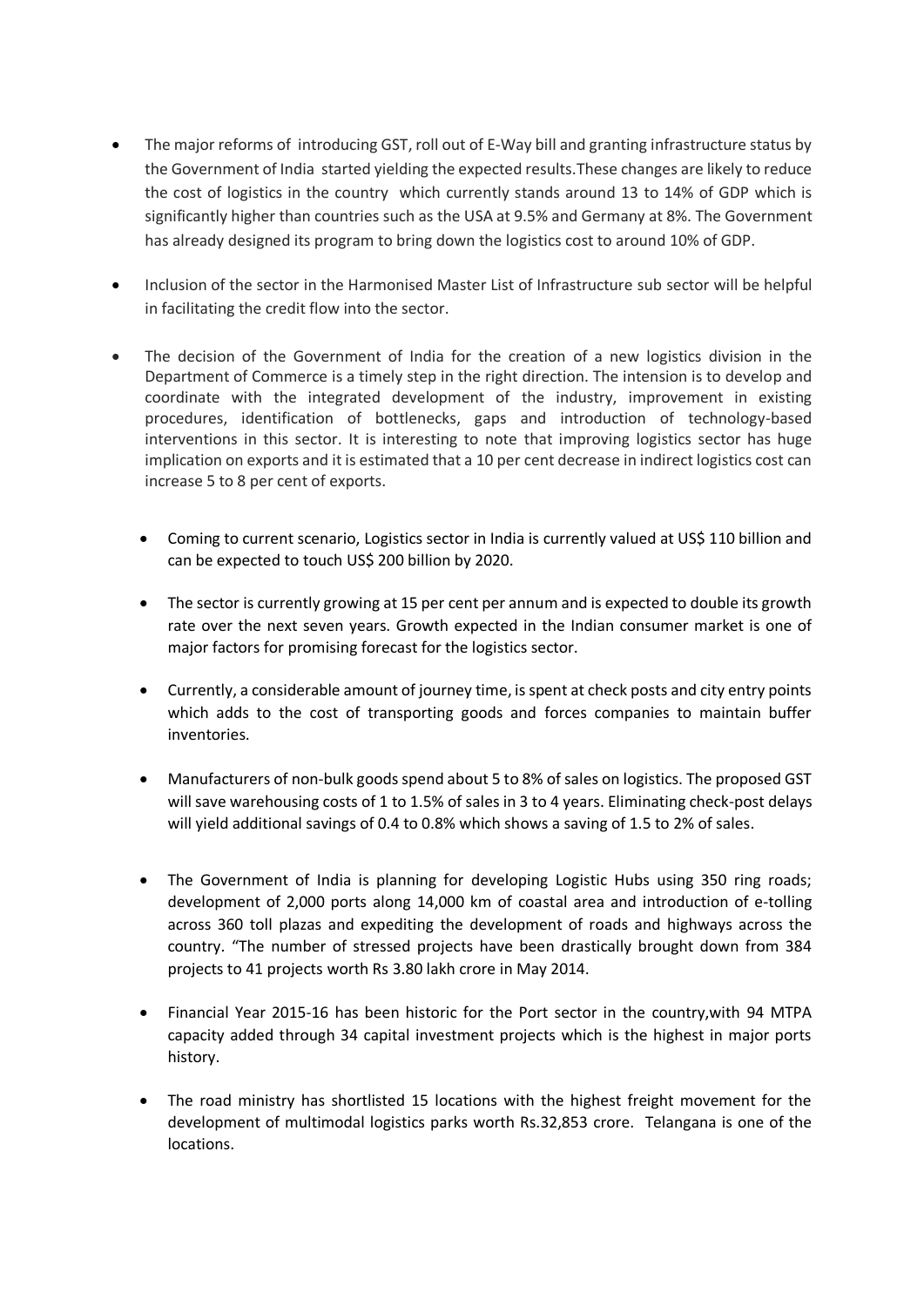Despite a phenomenal rise in the volume of freight traffic movement over the last decade, the country's logistics infrastructure is lagging behind and continues to be characterized by concerns around costs, profitability, availability of trained manpower and adoption of technology.

## Dry Port development in India

- India has an extensive network of 120 ICDs and 150 CFSs.
- Nearly 40% of ICD and CFSs are owned by Container Corporation of India. (CONCOR) and Central Warehousing Corporation.
- It is worthwhile to mention that India is implementing a project with an investment cost US\$10 billion with Japanese government assistance, in order to develop Mumbai-Delhi freight corridor. This will help develop basic infrastructural facility for further growth of Dry ports in India
- The main role of Dry Ports is to decongest the ports, play the role of consolidator, provide one stop logistics and customs solution and boost containerization:
- Currently India has a containerisation level of just above 50 percent while the average containerisation in developed economies is approximately 70 percent

in addition to the increase of trade, better performance in logistics will not only pave the way for the promotion of programmes like [Make in India](http://www.financialexpress.com/tag/make-in-india/) but also enables our country to become an important part of the global supply chain.

Coming to Telangana State, the following facilities are in operation.

| 1. Patancheruvu, Hyderabad | CFS. | <b>Batco Integrated Logistics Pvt.Ltd</b>      |
|----------------------------|------|------------------------------------------------|
| 2. Balanagar, Hyderabad.   |      | <b>Central Warehousing Corpoation.</b><br>CFS. |
| 3. Sanathnagar, Hyderabad. | ICD. | <b>CONCOR</b>                                  |
| 4. Thimmapur, Mahbubnagar. | CD.  | Continental Multimodal Terminals Ltd.          |

Recognising the need for world-class infrastructure assets to sustain the state's long-term industrial development programs, the Government of Telangana has also announced various infrastructure development initiatives in the industrial sector. This comprises Industrial Corridors, Dry Ports, Specialised Warehouses and other logistics infrastructure, all of which are collectively geared up towards meeting the State's export improvement goals as well as gaining prominence as a central "logistic-friendly" state.

 Development of a dry port would reduce the cost of customs related transactions in Telangana to competitive levels and would make it attractive to industries to handle their cargo within the State.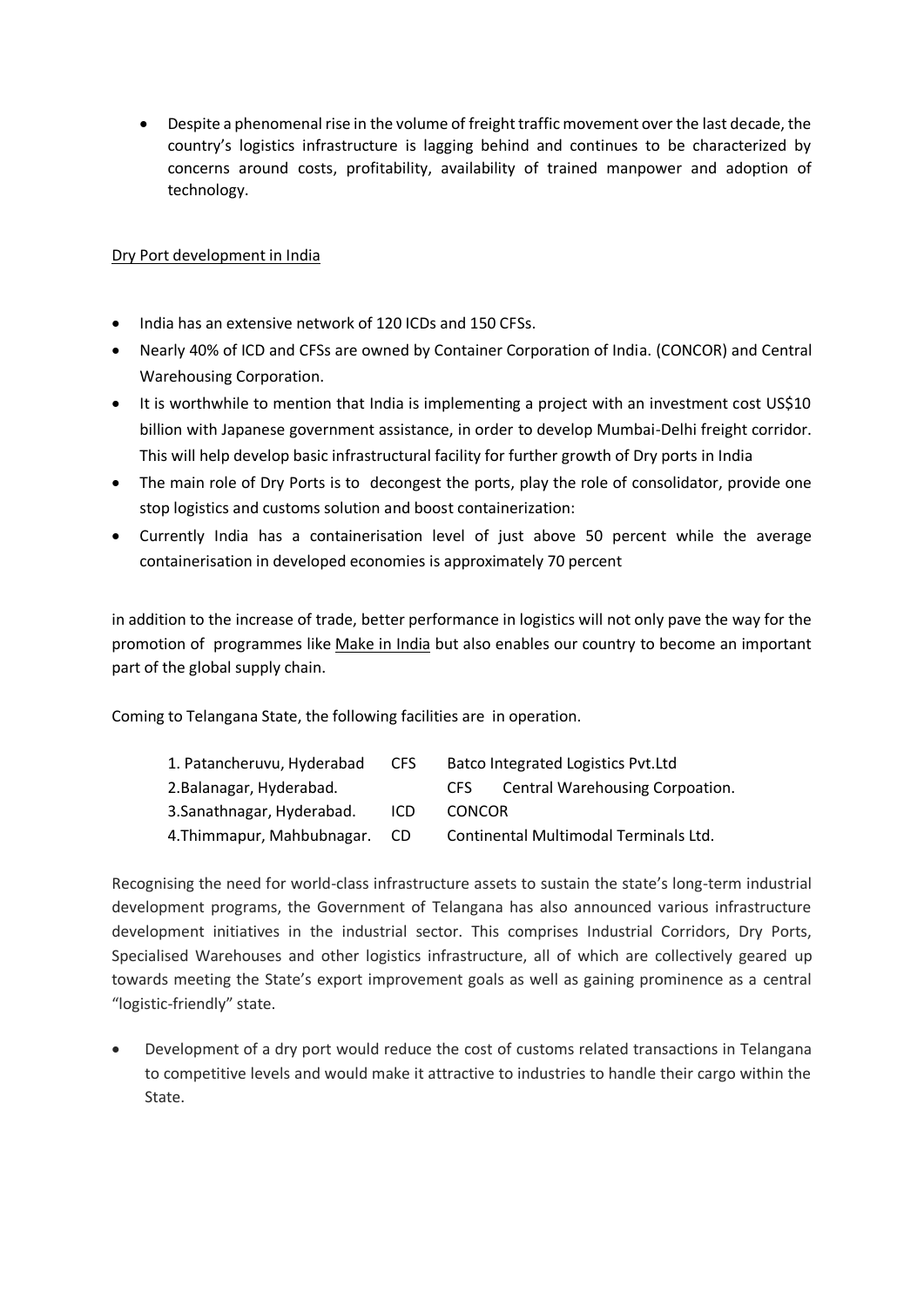- It is to be noted that the average container export time from Hyderabad is estimated to be 25 days, whereas export time from Ahmedabad, Pune and Mumbai is only 10 to15 days. This shows the monopolistic attitude and does not speak good business culture.
- The State government has proposed to develop state-of-the-art Multi Model Logistic Park including a Dry Port, which would cater to the cargo transport needs of Telangana's domestic and export-import cargo. This will act as a Logistic Hub to which other smaller logistic facilities could be linked. The entire logistic facility will be as a Hub.
- Telangana state is home to large-scale industries including bulk drugs, pharmaceuticals, agroprocessing, cement & mineral-based industries, high precision engineering, textiles, leather, iron & steel, gems & jewelry, biotechnology, defence, etc. The majority of manufacturing clusters are centered around Hyderabad, Ranga Reddy and Medak districts.
- In addition to the existing manufacturing units, the state government is taking active steps in creating industrial clusters around the state namely textile park, food park, aerospace park, pharmaceutical park, medical devices park and many others.
- The Hyderabad region attracts major logistics players because of its central location and the potentiality to be a logistics hub which can connect the central India region to southern ports. Amazon has one of its largest fulfilment center of the world in the city. Flipkart, Bigbasket etc have their own presence. .
- The Government of Telangana has planned to develop 10 logistic facilities around Hyderabad and to start with two logistic facilities have already been planned at Batasinganram with 40 acres and Mangalampally with 22 Acres..
- The Government of Telangana needs to expedite its efforts in creating the logistic facilities proposed to be established in the state so that the State Logistic performance Index will improve resulting in reduction cost of the logistics and the export products becoming more competitive in the international market.
- A Dry Port provides services for handling and temporary storage of containers and general and/or bulk cargoes that enter or leave the dry port by any mode of transport, including roads, railways, inland waterways or airports. Full customs-related services and other related service, such as essential inspections for cargo export and import, will be in place in a dry port.
- Dry port is a major component of intermodal transportation network. It integrates the intermodal system from interior part of the country as load centre. As a result, economic activities centering Dry Port (CFS/ICD) take place in the field of production and distribution of goods within the country which ultimately boost up economic growth and upgrade the intermodal transportation system.

The following challenges have to be brought to the notice of the Government Authorities and seek their intervention for doing the needful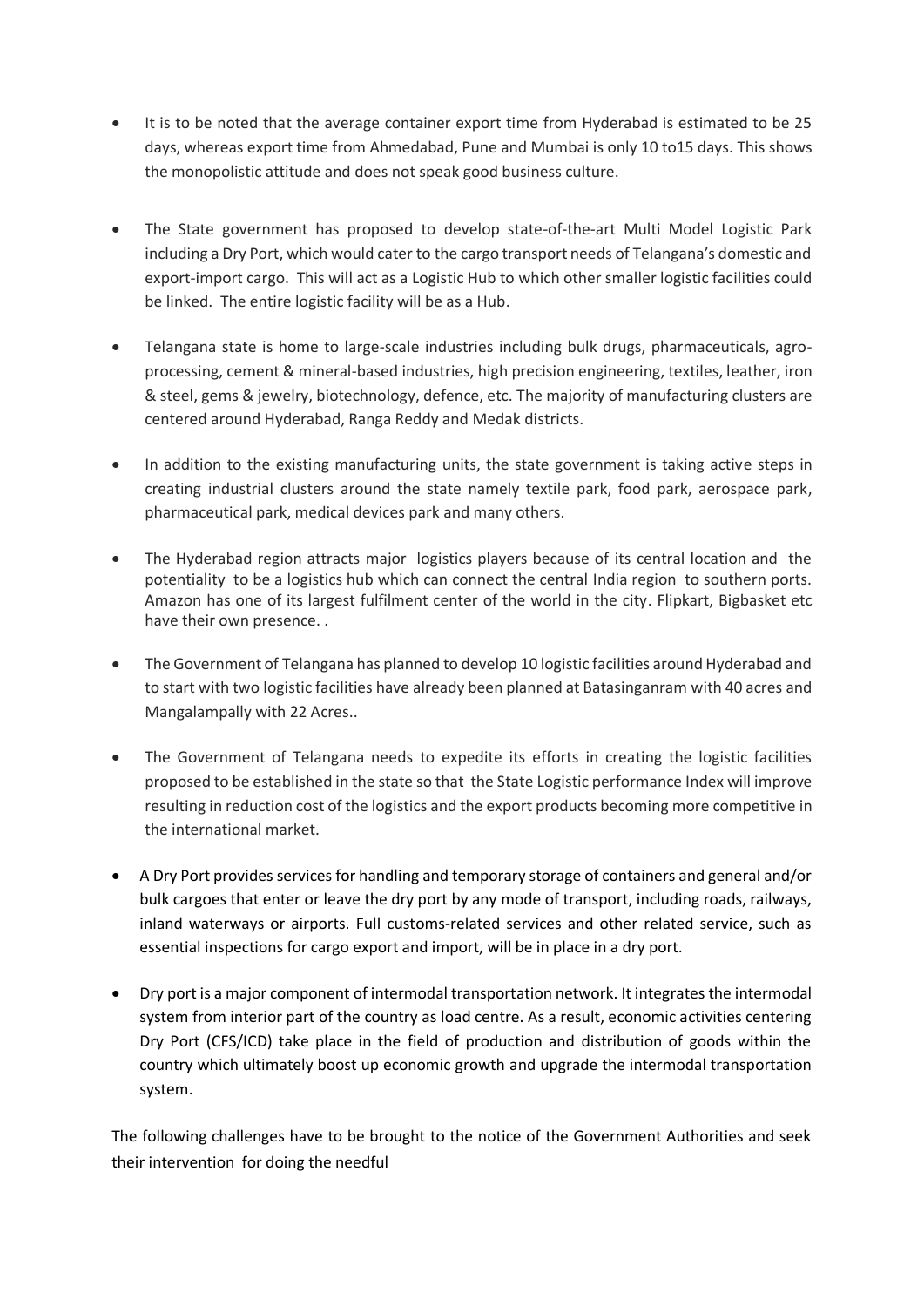- a) High cost of development of facility
- b) Archaic procedure for the movement of cargo
- c) Availability of land for Railways and Highways.
- d) Environment and forest clearance
- e) Huge rehabilitation cost
- f) In ordinate delay in land acquisition due to court cases etc.
- g) Clearances of Railways for Rail Over Bridges and Rail under Bridges
- h) Poor performance by some contractors due to cash flow problems.
- i) Transportation delays due to city traffic congestion.
- j) Trailer idle time due to wait at city entry points for roads to open.
- k) Severe space shortage in ICDs leading to delays and inconvenience to CHAs
- l) Severe warehousing space shortage.

TECCI would like to make the following suggestions to the Government of Telangana for their immediate intervention for doing the needful

- 1. Eliminating the check posts in order to reduce the transit time and save costs.
- 2. Initiating and introducing Logistic Performance Index on the standard lines.
- 3. Implementing Logistics Efficiency Enhancement Programme (LEEP).
- 4. Introducing a scheme viz. TIES (Trade Infrastructure for Exports Scheme) which like ASIDE Scheme for supporting infrastructure development efforts of the States in accordance with the Union Government's proposal.

In the World Bank's biennial measure of international supply chain efficiency, called Logistics Performance Index, India's ranking has jumped from 54 in 2014 to 35 in 2016.While Germany tops the 2016 rankings, India is ahead of comparatively advanced economies like Portugal and New Zealand. Through this program, the Government is trying to improve efficiency and reduce logistics costs by as much as 10%.

The Transport Ministry forms a multi-modal company (MMC) which will manage the development of logistic parks and will have representation from the National Highways Authority of India (NHAI), Indian Railways, Airports Authority of India (AAI), Inland Waterways Authority of India (IWAI) and Indian Ports Association (IPA). MMC will also be responsible for partnerships with other Government entities such as Dedicated Freight Corridor Corporation of India, Delhi Mumbai Industrial Corridor Development Corporation and Container Corporation of India Ltd.

According to estimates prepared by the Transport Ministry, out of the total cost of Rs.32,853 crore for the logistic parks, Rs.10,665 crore will be spent for acquiring land while Rs.10,359 crore and Rs.11,828 crore will be spent on development of storage areas and development of allied infrastructure respectively.

While all yardsticks are not comparable across countries, there are some ways that India can go ahead. For instance, only 69% of shipments from India meet the quality criteria compared to 72% from China and 77% from Kenya. On the other hand, it takes two or three days to clear shipments with and without inspection.

TECCI strongly feels that there is a good opportunity for the major players in this sector and we are sure 2,3 companies will come forward and submit their proposals to the Government. TECCI is also on its toes to identify a prominent player very soon on a large scale.